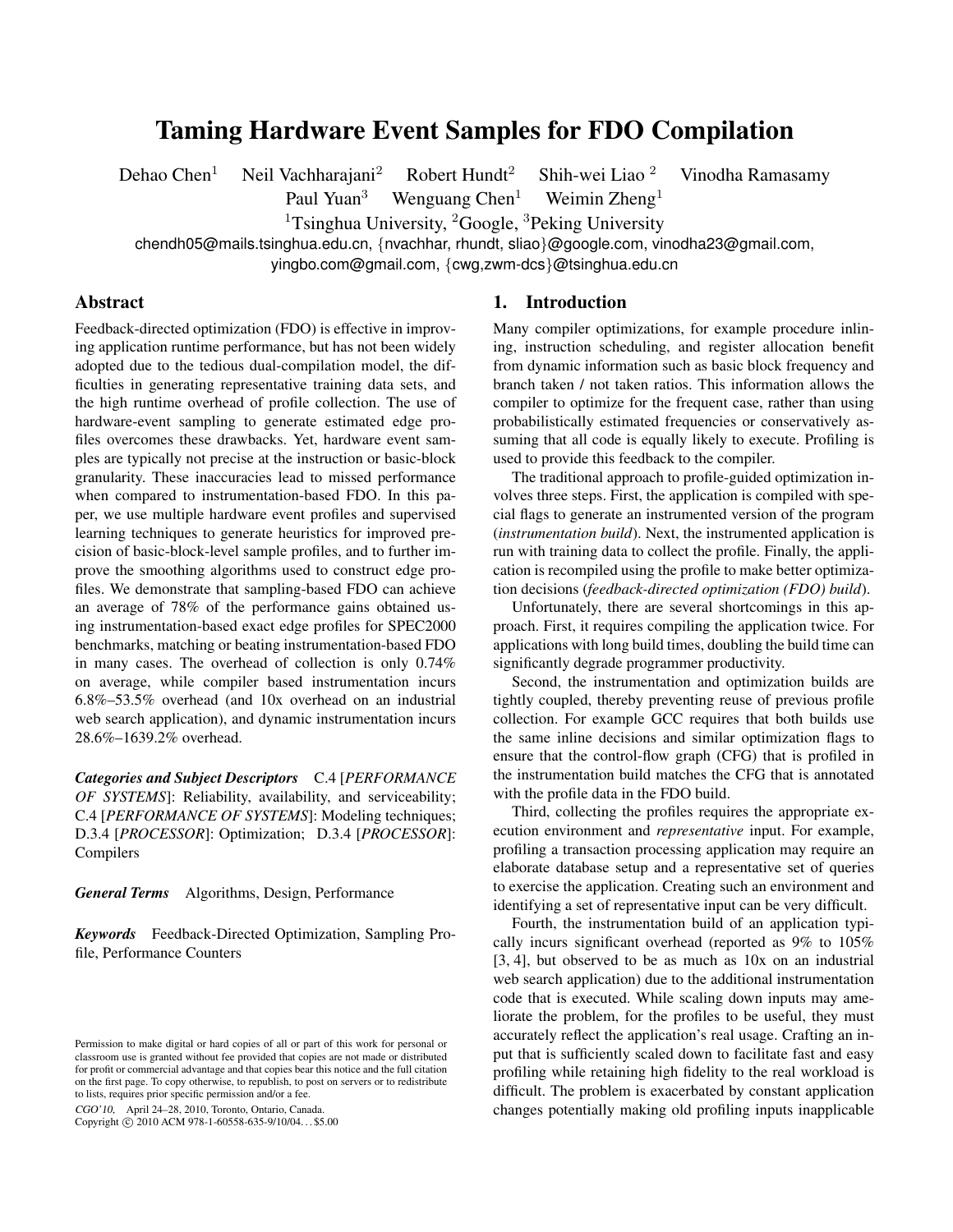to new versions of the application. Furthermore, the high runtime overhead can alter the critical path of time critical routines, e.g., OS kernel codes, for which getting an instrumentation based profile is not easily possible in the first place.

These limitations often lead developers to avoid FDO compilation and forgo its associated performance benefits. To overcome these limitations, we propose skipping the instrumentation step altogether, and instead rely on sampling events generated by the performance monitoring units (PMU) of modern processors to obtain estimated edge profiles. The sample data does not contain any information on the intermediate representation (IR) used by the compiler. Instead, source position information in the debug section of unstripped binaries is used to correlate the samples to the corresponding basic blocks during the FDO build.

This approach has two key benefits. First, since source position information is used to correlate the profile to the program being compiled, this approach eliminates the tight coupling between the instrumentation and FDO builds. Profiles collected on older versions of a program can be used by developers, thus eliminating dual compilation in the normal workflow. Second, the overhead of profile collection is significantly lower since no instrumentation code is inserted, typically in the range of 2% or less.

The low overhead of profiling together with a loose coupling between the profiling build and the FDO build offer compelling use cases. For example, in an Internet company, profile collection can occur by infrequently attaching to standard binaries running on production systems. The data collected can be stored in a profile database for future FDO builds. This usage model further eliminates any potential discrepancy between profile input data and actual usage patterns observed in the deployed application.

Using hardware performance monitoring events to estimate execution profiles is, however, not a panacea. First, sampling provides instruction frequencies, rather than edge frequencies, and it has been shown that it is not possible to transform statement profiles into exact edge profiles in general [15]. Second, to avoid having performance monitoring slow the processor's execution, many tradeoffs are made in the design of modern PMUs leading to imprecise sample attribution. The instruction address associated with an event by the PMU is often not the true address at which the event occurred. To complicate matters further, the distance between the instruction that caused an event and the instruction to which event is attributed is typically variable. Our experiments show that even when using advanced PMU features (e.g., Precise Event-Based Sampling (PEBS) mode on Intel Core 2 processors), events aggregate on particular instructions and are missing on others. While these phenomena may not be problematic for performance debugging, they create significant challenges for using sample profiles in FDO.

In this paper, we present methods to mitigate these problems and use heuristics to derive relative basic block and edge

frequency count estimates from the sample profiles. Below, we summarize the primary contributions of this work.

- 1. We develop a machine learning approach to identify the hardware event most closely correlated to the true execution frequency of program instructions.
- 2. We identify hardware effects which negatively influence sample distribution, namely synchronization, sample skid, and aggregation/shadow effects.
- 3. We introduce a hueristic approach, based on sampling multiple hardware events, that mitigates the systematic bias introduced by these hardware effects. Specifically, we show how sample profiles from ancillary hardware events can be used to predict which basic blocks are over/under-sampled, and how this prediction can be used to tune parameters in MCF, the algorithm used to smooth inconsistencies in the primary sample profile.
- 4. We build a framework to study the limits of the accuracy that can be achieved with the currently available sampling quality and intra-procedural analysis scope.
- 5. Finally, we present an evaluation of the efficacy of the proposed approach. We present results from an implementation of sample-based FDO in the GCC compiler. Overall, we show that PMU sampling-based FDO, combined with the proposed smoothing heuristics, can achieve 78% of the performance gains obtained using instrumentation-based FDO for SPEC2000 benchmarks. However, samplingbased FDO, on average, incurs only a 1% profiling overhead (2.47% in the worst case) as compared to the 22% profiling overhead (10x on an industrial web search application) incurred by compiler-based instrumentation.

The rest of the paper is organized as follows: Section 2 describes hardware event sampling and explains how it can be used to estimate a basic block profile and derive an estimated edge profile. Section 3 then describes anomalies observed in the raw PMU samples. Section 4 proposes several heuristics to improve the quality of the edge profiles inferred from the raw data. Section 5 then describes the experimental evaluation of PMU sampling-based FDO. Section 6 describes related work in the area. Finally, Section 7 discusses conclusions and future work in sampling-based FDO.

## 2. Inferring Profiles with the PMU

This section describes how sampling works with most modern performance monitoring units, and how PMU sampling can be used to devise an edge profile for an application.

#### 2.1 Hardware Event Sampling

The performance monitoring unit on a modern micro processor is usually organized as a collection of counters that can be configured to increment when certain *hardware events* occur. For example, counters can be configured to increment on each clock cycle, each time an instruction retires, for every L2 cache miss, etc. The raw contents of these counters can be dumped at program exit to get summary information about how the program executed. Alternatively, the counters can be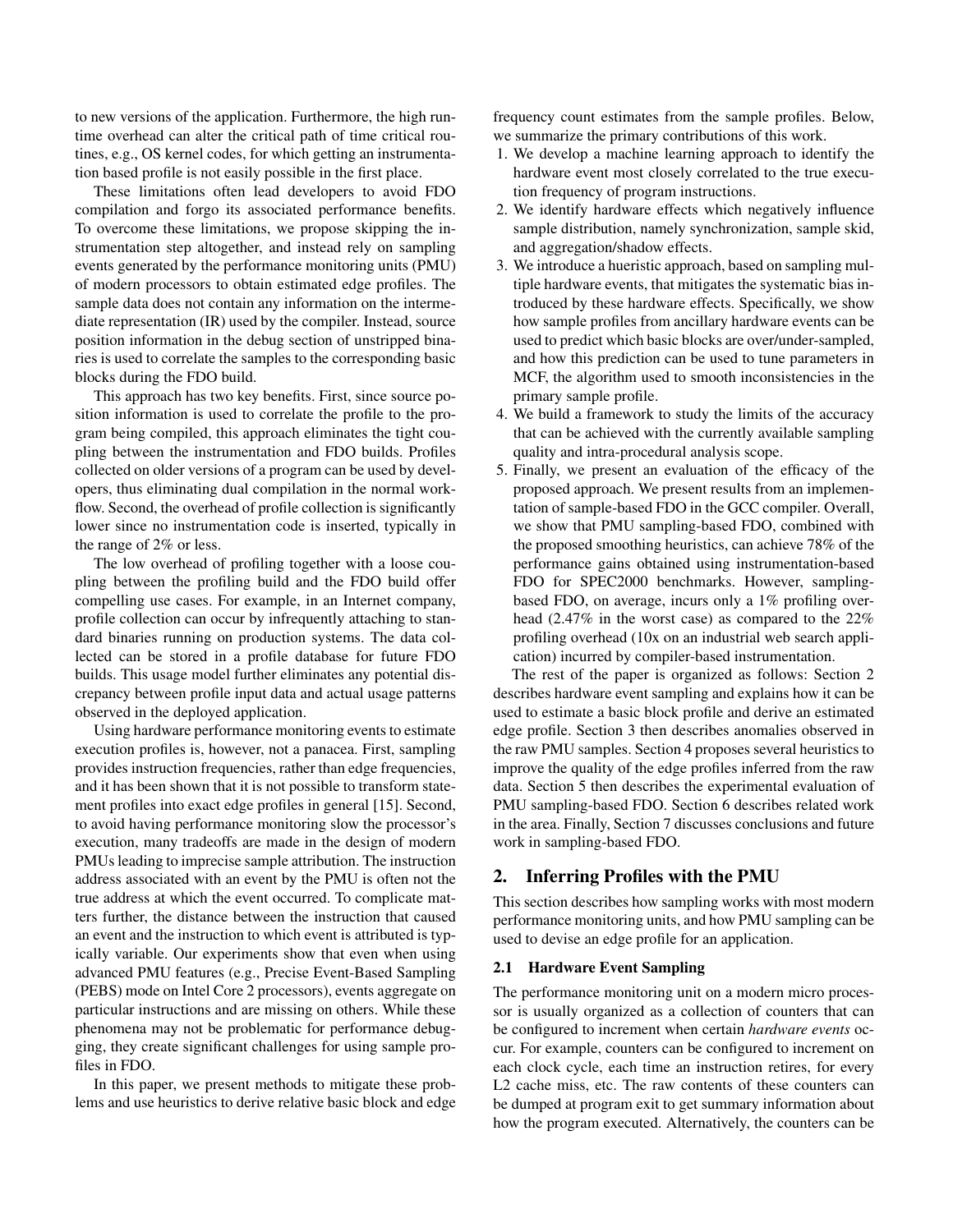used for sampling. In this mode, the PMU is configured to generate an interrupt whenever a counter overflows. When the interrupt triggers, performance monitoring software can record the system state (e.g., the program counter (PC), register contents, etc.). This recorded data forms the sample profile for the application.

Sampling a counter that increments each time an instruction retires (e.g., INST RETIRED on x86 processors) provides a natural way to estimate a basic block profile. Each time the counter overflows, the PC is recorded. Then, for each basic block, the sample counts for all the instructions in the basic block are summed and normalized by the number of instructions in the block. This guarantees that large basic blocks do not receive higher profile weights than smaller blocks. In the literature, this approach to sampling has been called *frequency-based* sampling [22]. An alternative to this approach is *time-based* sampling [22], where processor cycles, rather than instructions, are counted. Unfortunately, time-based sampling biases the sample towards basic blocks that take longer to run than others. Section 4.1 compares both approaches and confirms the hypothesis that the frequencybased approach most closely approximates the true basic block frequencies. The remainder of section 4 examines how other counters may be used to correct for anomalies observed in the frequency-based sample profiles.

#### 2.2 Using the Profile in the Compiler

For the sampling-based profile to be usable by the compiler, the instruction-level profile must be converted into a profile annotated onto the compiler's intermediate representation (IR). To achieve this, the instruction-level samples are first attributed to the corresponding program source line using the source position information present in the debug information. The execution frequency for each source line is stored in the feedback data file.

During the FDO build, the compiler reads the profile data to annotate the CFG. Each basic block consists of a number of IR statements. The source line information associated with the individual IR statements is used to determine the list of source lines corresponding to a basic block. The basic block sample count is then determined by the frequency of source lines corresponding to it. Theoretically, the frequency of all source lines corresponding to a basic block should be the same. However, as will be discussed in Section 5.2, source correlation can be skewed. A voting algorithm (e.g., average or max) is designed to assign the most reliable frequency as the basic block sample count.

By using source line information to record profiles, the coupling between the binary used for profile collection and the FDO build is greatly relaxed. This allows effective reuse of the collected profiles. For example, when there are minor source code changes between profile collection and the FDO build, the list of source code changes (change-list descriptions) can be used to update the profile recorded to better match the source code being compiled with FDO.

#### 2.3 Constructing Edge Profiles

Due to errors and noise in sampling, the basic block counts obtained via sampling may not be consistent. That is to say, for a given block, its sample count will not always equal the sum of the sample counts of its successor or predecessor blocks. To make the counts consistent and to obtain an edge profile from the basic block profile, we translate the problem into an instance of the minimum cost flow (MCF) problem. In our implementation, we use MCF twice. First, before creating the sample feedback file, an MCF prepass is performed on instruction level profile. During the prepass, a binary level CFG is built for each procedure, the instruction level profile is annotated on the CFG, and MCF is used to refine the profile (detailed in Section 4). This refined profile is used to create the profile feedback file. Second, after reading the profile feedback file, the compiler uses MCF to translate the basic block profile into an edge profile. The details of formulating the basic block to edge profile conversion problem as an MCF problem can be found in the literature [12, 16]. Here, we describe a few salient details.

An instance of the MCF problem consists of a graph  $G =$  $(V, E)$ , where each edge has a capacity and a cost function. The objective is to assign a flow to each edge such that for each edge, (a) the flow is less than the edge's capacity, (b) for a given vertex, the sum of the flows on incoming edges equals the sum of the flows on outgoing edges, and (c) that over the whole graph, the sum of the costs is minimized.

For profile smoothing, the graph used in MCF is known as the residual graph and it is based on a function's CFG. However, each basic block is split into two nodes, the incoming edges to the block connect to the first node in the pair, and the outgoing edges originate at the second node in the pair. The two nodes are connected with a forward and reverse edge. Sending flow through the forward edge corresponds to increasing the basic block count, and sending flow through the reverse edge corresponds to decreasing the basic block count. Since a solution to MCF seeks to minimize cost, the solution can be biased in favor of raising a particular block's weight by assigning its forward edge a low cost. Similarly, one can bias in favor of lowering a block's weight by assigning its reverse edge a low cost. Additionally, the solution can be biased towards altering a specific block's weight by giving its forward and reverse edges a higher cost. We exploit this property of MCF in Section 4.

## 3. Problems Observed

Sampling is a statistical approach and therefore its results are not exact. However, we observe hardware induced problems that go well beyond plain statistical inaccuracies. For example, consider the loop shown in Figure 1. The loop is comprised of one basic block that iterates 104166667 times. If the loop is sampled using a sampling period of 202001, then one would expect each instruction in the loop's body to receive approximately  $\frac{104166667}{202001} = 515.67$  samples. The two columns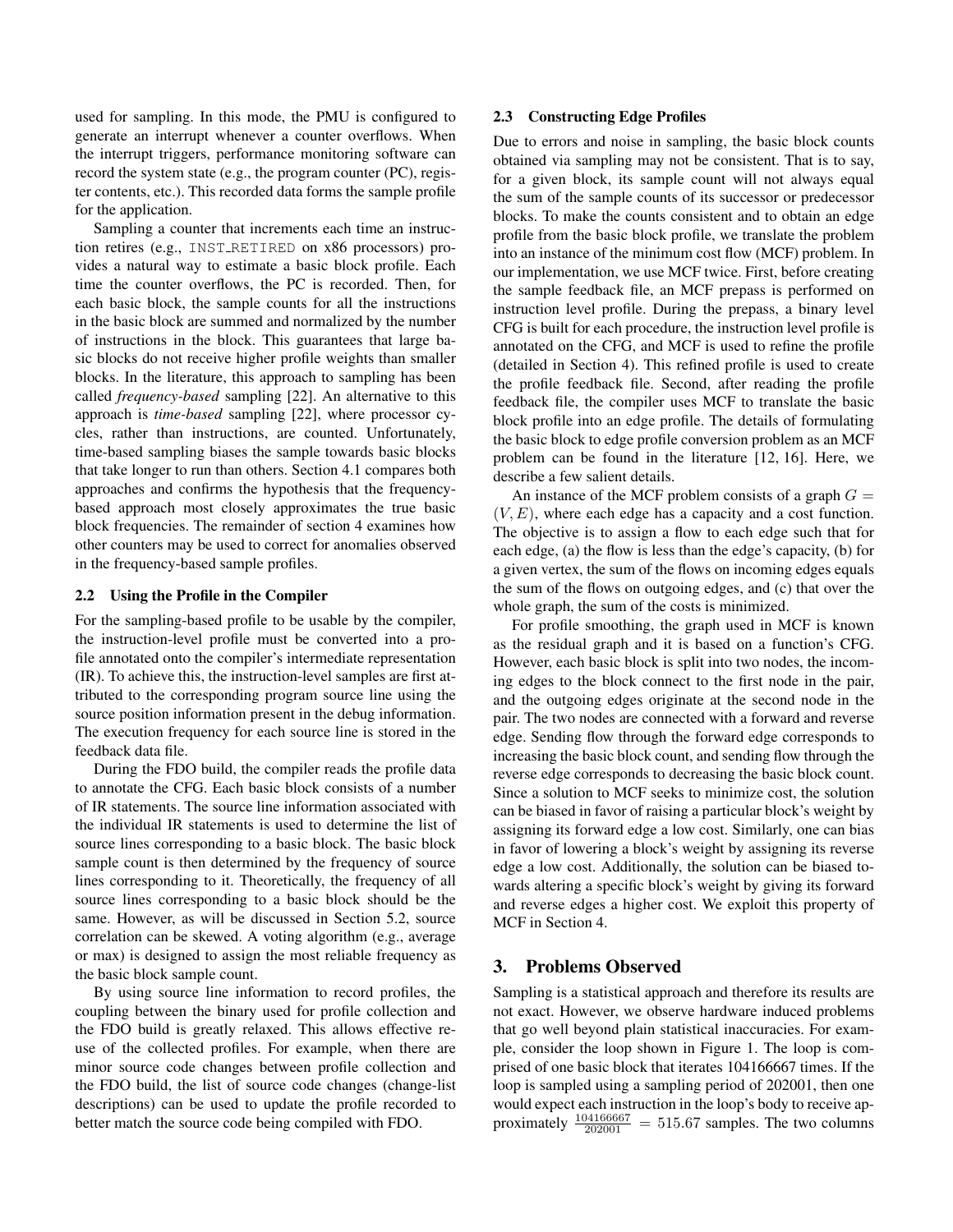| <b>Fixed Sample</b> |       | <b>Random Sample</b> |       |              |       |                        |
|---------------------|-------|----------------------|-------|--------------|-------|------------------------|
| Period              |       | Period               |       | <b>PEBS</b>  |       |                        |
| Abs.                | Norm. | Abs.                 | Norm. | Abs.         | Norm. | Loop                   |
| 267                 | 0.52  | 577                  | 1.13  | 1554         | 3.01  | 00:<br>add \$0x1, %rdx |
| 142                 | 0.28  | 95                   | 0.19  | $\Omega$     | 0.00  | or \$0x2, %rdx<br>04:  |
| 1212                | 2.35  | 237                  | 0.46  | $\Omega$     | 0.00  | add \$0x3, %rdx<br>08: |
| 272                 | 0.53  | 532                  | 1.04  | 447          | 0.87  | or \$0x4, %rdx<br>0c:  |
| $\overline{0}$      | 0.00  | 523                  | 1.02  | 1438         | 2.79  | 10:<br>add \$0x5, %rdx |
| 1252                | 2.43  | 475                  | 0.93  | 66           | 0.13  | or \$0x6, %rdx<br>14:  |
| 269                 | 0.52  | 502                  | 0.98  | 1            | 0.00  | 18:<br>add \$0x7, %rdx |
| 149                 | 0.29  | 454                  | 0.89  | 46           | 0.09  | or \$0x8, %rdx<br>1c:  |
| 1197                | 2.32  | 512                  | 1.00  | 504          | 0.98  | 20:<br>add \$0x9, %rdx |
| 9                   | 0.02  | 498                  | 0.98  | 1402         | 2.72  | 24:<br>or \$0xa, %rdx  |
| 327                 | 0.63  | 487                  | 0.95  | 3            | 0.01  | add \$0xb, %rdx<br>28: |
| 48                  | 0.09  | 724                  | 1.42  | 116          | 0.22  | or \$0xc, %rdx<br>2c:  |
| 1504                | 2.92  | 633                  | 1.24  | 1833         | 3.55  | 30:<br>add \$0xd, %rdx |
| 266                 | 0.52  | 565                  | 1.11  | 19           | 0.04  | or \$0xe, %rdx<br>34:  |
| 141                 | 0.27  | 762                  | 1.49  | 260          | 0.50  | add \$0xf, %rdx<br>38: |
| 1219                | 2.36  | 999                  | 1.96  | 1675         | 3.25  | or \$0x10, %rdx<br>3c: |
| 268                 | 0.52  | 532                  | 1.04  | 35           | 0.07  | 40:<br>add \$0x1,%esi  |
| $\theta$            | 0.00  | $\Omega$             | 0.00  | $\mathbf{0}$ | 0.00  | 43:<br>cmp %rcx, %rdx  |
| 1255                | 2.43  | 591                  | 1.16  | 398          | 0.77  | 46:<br>jbe 0           |
| 515.63              |       | 510.42               |       | 515.63       |       | Average                |
| 541.21              |       | 222.45               |       | 677.56       |       | <b>StdDev</b>          |

Figure 1. The sample counts measured on an Intel Clovertown for a loop consisting of one basic block.

of numbers labeled Fixed Sample Period in the figure show the actual samples collected on an Intel Clovertown machine. The first column shows the raw count for each instruction and the second shows the count normalized by the expected count (i.e., 1.0 is the correct count,  $< 1.0$  means the instruction was undersampled, and  $> 1.0$  means the instruction was oversampled). We can see from this data, that the sample counts vary by a factor of 2–3 from what they ought to be. In this section, we describe these artifacts, and posit causes for these anomalies. Section 4 will then introduce various approaches to achieve more precise profiles at both the basic block level and CFG level. We observed similar effects on a variety of architectures from Intel and AMD.

## 3.1 Synchronization

If one selects a period that is *synchronized* with a piece of the application, a few instructions will receive all of the samples. For example, if a loop contains  $k$  dynamic instructions per iteration, and the sampling period is selected as a multiple  $k$ , then only one instruction in the loop will be sampled.

Randomization can avoid synchronization. Instead of using a constant sampling period, the PMU is configured so the number of events between samples is the user provided sampling period plus a randomly chosen delta. After each sample, a new random delta is selected. Since the number of events between each sample is not constant, periodic properties in the program being measured do not skew the sample.

Additionally, our empirical results show that random sampling improves the uniformity of samples even in the absence of synchronization. In the example in Figure 1, there are 19 instructions in the loop and the sampling period used was 202001 which is not a multiple of 19. Consequently, the unexpected results should not be due to synchronization. However, when random sampling is used, one obtains the results shown in the two columns labeled Random Sample Period

|                     | CPU_CLK_        |                  |                             |
|---------------------|-----------------|------------------|-----------------------------|
| <b>INST_RETIRED</b> | <b>UNHALTED</b> | <b>DTLB_MISS</b> | Source                      |
| 1957                | 5801            | $\Omega$         | $m = m + i$ ;               |
| 1958                | 5965            | 0                | $m = m + i$ :               |
| 1942                | 5764            | 0                | $m = m + i$ ;               |
| 3947                | 11634           | 0                | $x = \text{rand}()$ % size; |
| 68551               | 340252          | 1047             | $m = m + test_v[x];$        |
| 38                  | 2042            | 0                | $m = m + i$ ;               |
| 105                 | 5835            | 0                | $m = m + i$ ;               |
| 13                  | 5846            | 0                | $m = m + i$ ;               |
|                     | 5813            | 0                | $m = m + i$ ;               |
| 3                   | 5901            | $\theta$         | $m = m + i$ ;               |
| 3040                | 5912            | 0                | $m = m + i$ :               |
| 2027                | 5875            | 0                | $m = m + i$ ;               |
| 2057                | 5883            | 0                | $m = m + i$ :               |

Figure 2. Aggregation Effect due to long latency instructions measured on an Intel Clovertown.

in the figure. With randomization, the samples are more uniformly distributed. The average number of samples per instruction changed because the average sampling period was 204080 (rather than 202001) due to randomization. However, notice that random sampling reduced the standard deviation by a factor of almost 2.5.

Further experiments reveal that non-random sampling leads to a form of pseudo-synchronization. Although a particular sampling period is requested, due to skid (described in the next section) that is variable, yet systematic, the actual sampling period is ultimately partially synchronized with the loop. While this can be mitigated through careful non-random adjustment of the sampling period for the particular code in the example, random sampling proves more effective when dealing with code with complex control flow and with varying amounts instruction-level parallelism.

#### 3.2 Sample Skid

Ideally the PC reported when a counter overflows would be the PC associated with the instruction that triggered the overflow. Unfortunately, the reported PC is often for an instruction that executes many cycles later. This phenomenon is referred to as *skid*. For example, previous work shows that on an Alpha 21064, the recorded PC corresponds to the instruction that is at the head of the instruction queue 6-cycles after the one that triggered the overflow [7]. On an Intel Clovertown machine, we observed a similar phenomenon. The reported PC corresponds to the instruction that is at the head of the instruction queue some number of cycles (often approximately 30-cycles) after the one that overflows the counter.

When using time-based sampling, this phenomenon is not important as it only skews the sampling period [2]. However, for frequency-based sampling, the effects of skid are important. Figure 2 shows how this effect interacts with a long latency instruction. Because long latency instructions sit at the head of the instruction queue for long periods of time, they are sampled disproportionately more than other instructions. Consequently, instructions that trigger long stalls such as cache or TLB misses will have abnormally higher sample counts compared to other instructions in the same basic block. We refer to this as the *aggregation effect*. These additional samples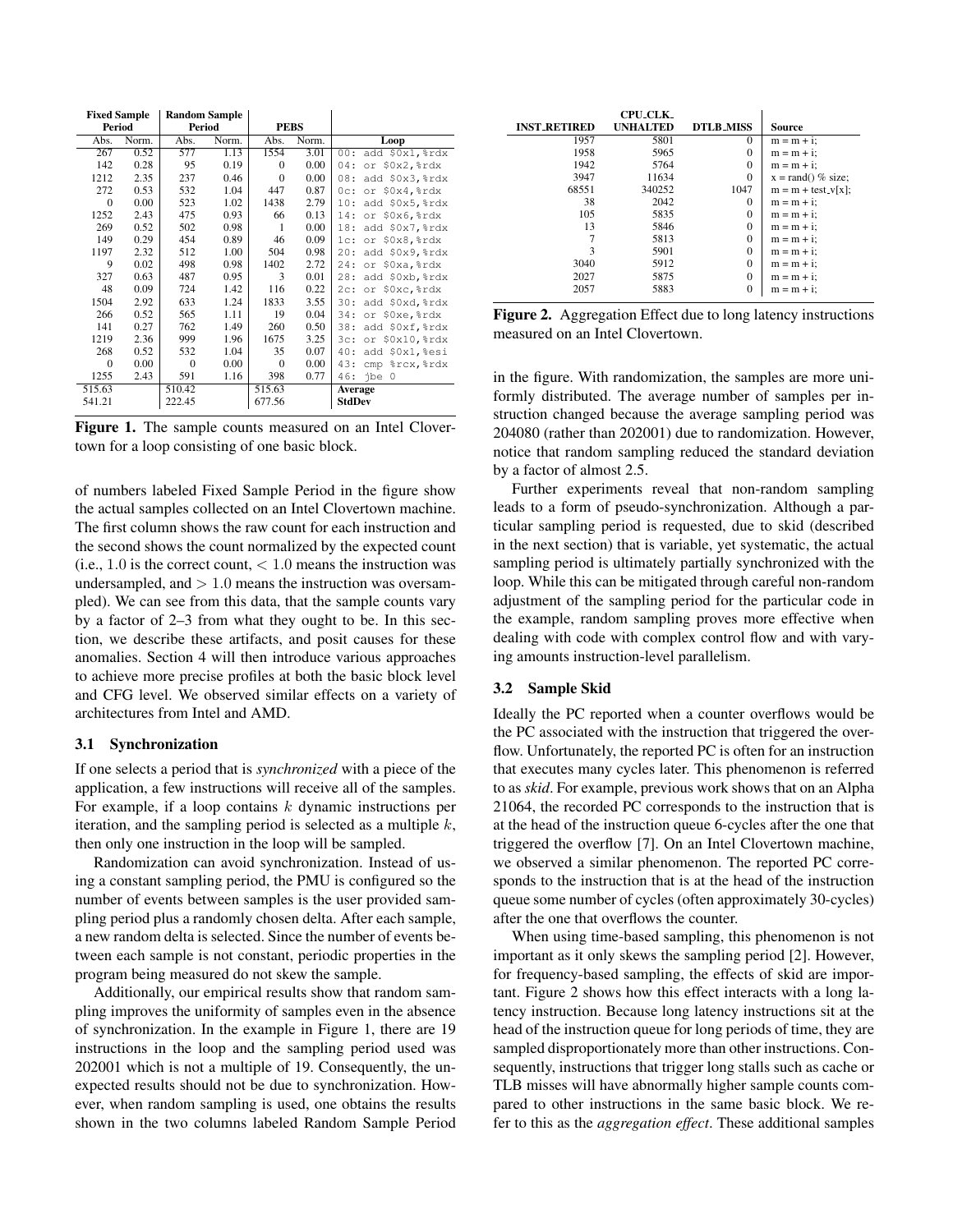should have been attributed to instructions *after* the stalled instruction, however since they accumulate on the stalled instruction, instructions in the shadow of the stalled instruction frequently have unusually low sample counts. We refer to this as the *shadow effect*.

Previous work suggests accounting for this phenomenon by approximating the amount of time that an instruction spends at the head of the instruction queue [2]. Unfortunately, estimating this quantity on a modern out-of-order, superscalar processor with a deep cache hierarchy is difficult. In the next section, we show how measuring other performance counters can be used to help correct for this bias.

Modern Intel x86 processors provide *precise event based sampling* (PEBS) which guarantees that the address reported for a counter overflow corresponds to a dynamic instruction that caused the counter to increment. Provided sufficient delay between two back-to-back events, the address reported corresponds to the instruction immediately after the one that overflowed the counter [6]. Unfortunately, when measuring instruction retirement, as the two columns labeled PEBS in Figure 1 show, sampling with PEBS actually yields *lower* accuracy than sampling without PEBS. This occurs due to bursts of instruction retirement events near the counter overflow. These instructions will not be sampled, once again leading to asymmetric sampling. Since PEBS does not support randomized sampling periods, non-PEBS sampling with randomized sampling periods appears to be a more promising approach.

AMD processors, on the other hand, provide *instructionbased sampling* (IBS) which is similar to the ProfileMe approach [7]. Unfortunately, this facility only allows sampling instructions fetched (which include instructions on mispredicted paths) or  $\mu$ ops retired (which are at a finer granularity than ISA instructions). Since the number of  $\mu$ ops per instruction is unknown, using IBS also proves problematic [8].

#### 3.3 Multi-Instruction Retirement

On most modern superscalar processors, more than one instruction can retire in a given cycle. For example, on Intel's Clovertown processor, up to four instructions can retire each cycle. Unfortunately, the interrupt signaling the overflow of a performance counter happens immediately before or after a group of committing instructions, and the performance monitoring software records only one PC associated with the group. Consequently, if a set of instructions always retire together, only one instruction in the group will have samples attributed to it, and these samples will be the aggregation of all the samples for the instructions it retired with. For example, in Figure 1, observe that the cmp instruction receives no samples. While the precise cause cannot be known, it is likely because it commits with the instruction immediately preceding it (they are not data dependent) or with the instruction immediately following it (due to fused compare and branch in the processor backend). Further, since the other instructions are data-dependent, the instruction with address 0x30 will execute approximately 30-cycles later, and the data shows that it has accumulated additional samples. We find similar effects on other x86 architectures such as AMD.

Fortunately, as Figure 1 shows, this aggregation is frequently contained within a single basic block due to the serialization caused by branches. Consequently, while the sample counts for individual instructions may show significant variation due to this effect, the *basic block* profiles derived by averaging these samples across each block's instructions exhibit significantly less variability.

## 4. Improving Profile Precision

From the previous section, it may seem that profiles derived from PMU sampling will be fraught with inaccuracies. However, as Levin et al. show MCF is an effective algorithm to derive completely consistent basic block and edge profiles from potentially inaccurate basic block profiles [12]. However, as they also demonstrate, the quality of the derived profiles heavily depend on the specific cost functions used in MCF. In general, if the sample counts for a particular basic block are accurate, the corresponding edges in the residual graph used during MCF should be assigned a high cost. Conversely, if the sample count is inaccurate, depending on whether the sample count is too high or too low, the corresponding forward or reverse edge in the residual graph should have a lower cost. Based on the observation that basic blocks are often missed during profiling (and therefore have a profile that is too small), prior work uses a fixed cost for all edges, with forward edges having a significantly lower cost than reverse edges. This section details an alternate approach for assigning edge costs. By sampling multiple performance counters, one can compute a confidence in the accuracy of the profile for a basic block, and estimate if the sample count is too high or too low. As our results indicate, adjusting the cost functions used in MCF according to these predictions significantly improves the quality of the derived profiles.

#### 4.1 Choosing the Profiles

As was discussed in Section 2, there are two primary approaches for obtaining a sample profile using hardware-event sampling, the frequency-based approach and the time-based approach. More generally, any of the myriad hardware events exposed by the PMU can be used to derive a sample profile. Consequently, it is unclear which event is best for estimating the execution count of basic blocks. We propose using machine learning during compiler tuning to find the most relevant events automatically. We use linear support vector regression (SVR) [11] to quantify how various hardware events correlate with the execution count of a basic block. SVR is similar to the common least-squares linear regression, but uses a different cost function for evaluating the deviation of predictions [18]. SVR is applied to a training set of hardware event values and the exact execution counts of basic blocks obtained through instrumentation (note, the instrumentation is only necessary when *training* the regression model). Given a training set with the true execution frequency of a basic block, and the normal-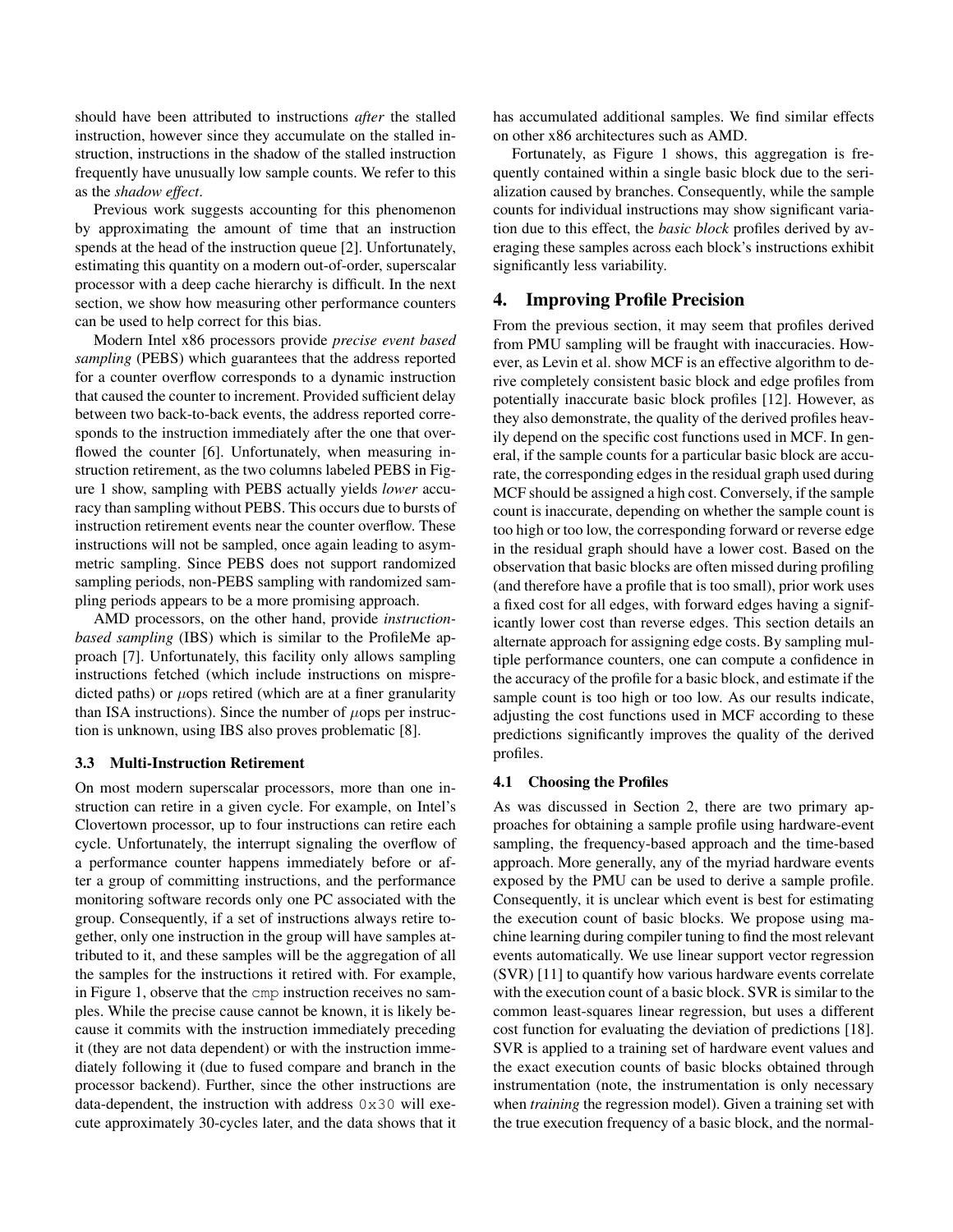| Event               | Mask        | Counter Incremented                    | Weight    |
|---------------------|-------------|----------------------------------------|-----------|
| <b>INST_RETIRED</b> | None        | when an instruction retires            | 0.43      |
| <b>INST_RETIRED</b> | <b>PEBS</b> | when an instruction retires            | 0.272     |
| <b>INST_RETIRED</b> | 0           | when no instruction retires in a cycle | $-0.1247$ |
| <b>INST RETIRED</b> |             | when 4 instructions retire in 1 cycle  | $-0.1887$ |
| CPU_CLK_            |             |                                        |           |
| <b>UNHALTED</b>     | None        | each CPU cycle                         | 0.2131    |
| <b>DTLB_MISS</b>    | None        | when there is an DTLB miss             | $-0.1124$ |
| L1I_MISS            | None        | when there is an L1 I-Cache miss       | 0.0092    |

Table 1. Events and related weights from the SVM regression model.

ized values of various sampled performance counters, SVR attempts to find a vector of weights such that

$$
F \approx \sum_{i} w_i c_i + b
$$

where  $F$  is the true execution frequency of a block,  $w_i$  is the weight for the  $i^{\text{th}}$  sampled event,  $c_i$  is the corresponding sample count, and b is a constant offset. The absolute value of a weight signifies how well the particular sampled event correlates with the true execution frequency; the sign of the weight indicates whether the correlation is positive or negative.

Table 1 shows the results of applying this approach with the SPEC CINT2000 benchmarks used as training data. Four different hardware events were sampled, and the INST RETIRED event was configured with 4 different masks leading to a total of 7 different profiles.

As expected, sampling the INST RETIRED event with randomization has the best correlation to the true execution frequency of a basic block. The DTLB miss event has a negative weight because it leads to many cycles of stall, and consequently leads to aggregation effects. Other events such as zero and multiple instruction retirements result in a negative factor because of the aggregation effect. The CPU CLK UNHALTED profile has a positive factor, but it is less significant than random sampling of the INST RETIRED event since, as was discussed earlier, time-based sampling correlates with execution time not execution frequency. As the micro-benchmark from Section 3 showed, using precise event based sampling (PEBS) on the instruction retired event has a lower positive factor than the corresponding event without PEBS.

The automatically trained model shows which events could serve as the principal ones to sample to estimate basic block frequencies, and it also provides information about which events can be used to supplement the principal profile. Unfortunately, the SVM model cannot directly be used to convert a collection of profiles into a basic block frequency estimate because of the regression constant  $b$ . This constant implies that the estimated frequency of a block is non-zero even if no sample (across all the measured events) was attributed to it. Since there are many blocks in a program which truly do not get executed, using the model directly would yield poor results. The next section describes an alternate strategy for using additional hardware events to supplement the primary count.

#### 4.2 Classifying Basic Blocks

Since the instruction retired event with random sampling showed highest correlation to the actual execution frequency of a basic block, we chose it as the base profile to estimate basic block counts. Here, we present heuristics to predict the confidence level of the instruction retired profile for a specific basic block. High confidence means that the basic block sample count is predicted to be close to the real execution count. Basic blocks with low confidence are further divided into two categories, blocks where the sample count is predicted to be larger(smaller) than the true execution count. The basic block classification information is used by the edge cost functions in the MCF algorithm to help make better smoothing decisions.

As was described earlier, there are two principal biasing effects in the INST RETIRED based profile: the aggregation effect and the shadow effect. Recall that the aggregation effect leads to larger sample counts, and the shadow effect leads to smaller sample counts. However, both these effects usually coexist for a single basic block. Consequently, the goal of the heuristic is to determine which effect, if any, is dominant for a particular basic block.

Recall that aggregation occurs for long-latency instructions. For a fixed skid, D, a unit-latency instruction will be sampled if the instruction that retired D cycles earlier overflowed the performance counter. However, since an instruction with latency  $L$  remains at the head of the instruction window between times t and  $t + L - 1$ , it will be sampled if the counter overflowed anywhere between  $D$  and  $D-L-1$  cycles before the instruction issued. Consequently, an instruction's chance of getting sampled increases proportionally to its latency. To model this aggregation, the compiler must estimate the latency of each instruction. However, it is hard to measure latency since stall events are not attributed to the correct instruction due to skid. However, our observations show that most aggregation is caused by instructions that stall for significant amounts of time (e.g., stalling due to a DTLB miss). Events measuring these long stalls are generally unaffected by skid and therefore are attributed to the instruction that caused the overflow of the performance counter. Consequently, the heuristic to model aggregation is restricted to events that lead to significant stalls. The set of such events is selected once when a compiler is being tuned for a specific architecture.

For each such event  $e$ , the stall duration (obtained from processor manuals), stall duration<sub>e</sub>, multiplied by the sample count for the event,  $count_{e,i}$ , gives the total number of cycles that a particular instruction  $i$  stalled due to event  $e$ . Summing over all such stall events for all instructions in a basic block gives us an aggregation factor, A.

$$
A = \sum_{e} \text{stall\_duration}_{e} \times \left(\sum_{i \in \text{BB}} \text{count}_{e,i}\right)
$$

The shadow effect can be modeled by comparing the total number of cycles spent in a basic block (as measured by sampling CPU\_CLK\_UNHALTED) to the number of instruc-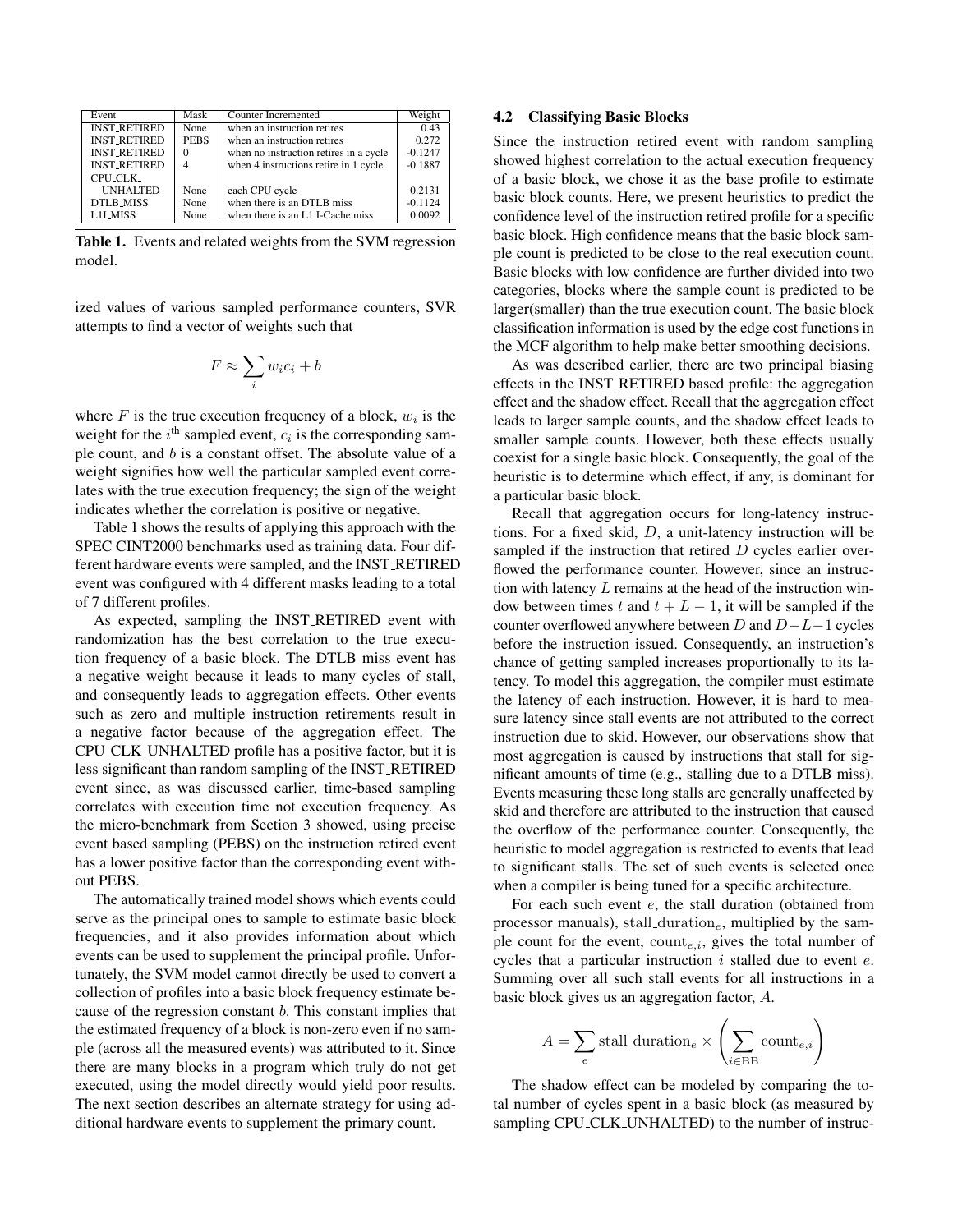tion retired events attributed to the block. The difference between these two sample counts is the shadow factor, S. Recall, that the delay in attribution does not affect time-based sampling, implying that the CPU CLK UNHALTED sample count should have proper attribution. Consequently, if  $S$  is large, two possibilities exist. First, the basic block could legitimately have experienced high CPI. Alternatively, its instruction retirement samples could have been shadowed. In the first case, A should also be large. Consequently if  $S \gg A$  then it is likely that the block's samples have been shadowed. In our implementation, if  $S-A$  is greater than twice the raw basic block count, the block is classified as under-sampled. Conversely, if  $A > S$  and A is a significant fraction of the total number of cycles spent in the block, then it is likely that the block has aggregated too many instruction retirement samples<sup>1</sup>. In our implementation, if  $A > S$  and A accounts for more than 50% of the cycles spent in the block, it is classified as over-sampled.

Based on this classification, an MCF prepass is performed on the binary level profile, with adjusted cost function for basic blocks that are predicted to be over-/under-sampled. For over-sampled blocks, its corresponding forward edge in the residual graph is set as the maximum cost in the CFG, while its reverse edge is set to 0 (and vice-versa for under-sampled basic blocks).

#### 5. Experimental Results

We evaluated the framework described in the previous sections by comparing the quality of refined sample profiles to raw sample profiles and instrumentation profiles. Additionally, we evaluated the performance of sampling-based FDO by comparing the runtime performance of sample-FDO builds with instrumented-FDO builds. All binaries were produced using GCC version 4.3.2 targeting an  $x86_64$ . The sample profiles were collected using perfmon2 on an Intel Core2 Quad 2.4 GHz machine with a prime sampling period of 202001. Random sampling, with a randomization mask of 0xFFF, was used to improve the quality of the samples. With these parameters, a sample was taken after every  $202001 + (rand()$ & 0xFFF) instructions retired. All runtime performance measurements were run on the Intel Core2 Quad 2.4GHz machine used to collect profiles.

#### 5.1 Precision of the profile

We used the *degree of overlap* metric [12] to evaluate the quality of the profiles independent of the FDO optimizations with which they will be used. The degree of overlap metric compares the similarity of two edge profiles annotated onto a

common CFG. The definition is as follows:

$$
PW(e, W) = \frac{W(e)}{\sum_{e' \in E} W(e')}
$$
  
overlap (W<sub>1</sub>, W<sub>2</sub>) =  $\sum_{e \in E}$  min (PW (e, W<sub>1</sub>), PW (e, W<sub>2</sub>))

where  $W$  is a map from edges to weights,  $E$  is the set of edges in the CFG, and PW computes the normalized weight of an edge. If two profiles agree exactly, the overlap is equal to 1 (or 100%), the sum of the normalized edge weights over the CFG. Conversely, if the profile weights differ for some edge, since the minimum of the two is selected the overlap will decrease. Consequently, the overlap can vary between 0% and 100%.

Figure 3 shows the overlap between the sample profiles and the instrumented profiles for the SPEC CINT2000. The first four bars are measured at binary level, which are derived by comparing sampled profiles to edge profiles derived using Pin [13]. We evaluate binary level overlap to isolate the PMU sampling precision problem from source correlation problems (see Section 5.2), and show how refinements can improve the precision incrementally. The first bar shows the quality of the raw profiles (converted to an edge profile using static profile heuristics [21]). Comparing the first and second bar shows that, on average, the MCF algorithm (as presented in the literature [12]) improves the overlap by 17.8% when compared with static estimation. Comparing the second and third bars shows that by classifying basic blocks as over- /under-sampled using multiple PMU profiles, the precision can be further improved by 5.5%. The fourth bar shows the potential of our refinement approach by classifying blocks as over-/under-sampled using perfect profiles (obtained from Pin) rather than using additional hardware events. Comparing the third and fourth bars shows that our approach is only 2.3% worse (80.5% to 82.8%) than using perfect profiles for basic block classification. However, as shown by the 5th bar, when the profile is transformed to the source level and used to annotate the CFG in GCC, the precision decreases by 4.6% due to source correlation problems (see Section 5.2).

To estimate the potential for futher improvement, we computed the function-level overlap of the sampled profile and the true function profiles obtained using Pin. Function-level overlap is defined identically to the edge overlap except that  $W$  is a mapping from a procedure to its weight. Since the heuristics used to infer edge profiles from the sample profiles are intra-procedural, the function-level overlap is an upper bound to the edge overlap. The function-level overlap was measured to be 91.7%, making the smoothed edge profile obtained using our algorithms within 10% of optimal. The imprecision in the function-level profile can be explained by aggregation/shadow effects crossing procedure boundaries. The overlap when using a more aggressive compiler inline heuristic (which reduces the chances of aggregation/shadowing across procedure boundaries) increases the function-level overlap to 94.1%. These results suggest that inter-procedural smooothing algorithms may be a promising avenue of future research.

 $<sup>1</sup>$  The aggregation factor A may over-estimate the number of cycles spent in a</sup> basic block due to stalls if some of the stalls are overlapped. In such cases, our heuristic may assert that a block has aggregated too many samples when in fact it has not. Our experience has shown that this mischaracterization occurs rarely, if at all.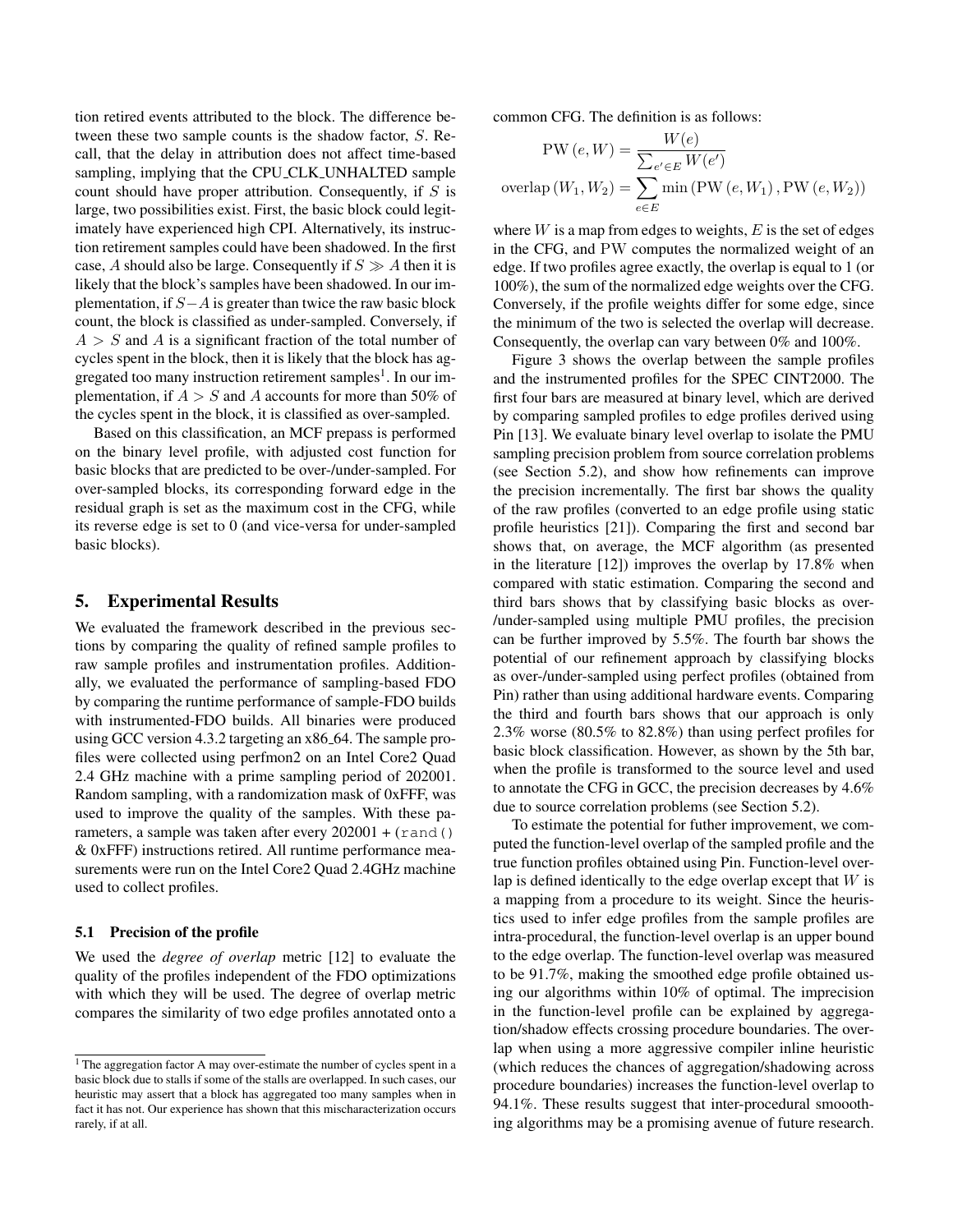

Figure 3. Edge overlap measures for SPEC CINT2000 benchmarks. Sampled FDO reaches an overlap of 80.5%.

Finally, to experimentally verify that using INST RETIRED as the primary profile is best, we measured the overlap using other hardware events. Since our enhancements to MCF are tuned specifically for the INST RETIRED hardware event, for fairness, the results presented here were obtained using the original MCF algorithm. As expected, using INST RETIRED with randomization achieved the best average overlap (75.1%), while using PEBS is slightly worse (74.2%), and using CPU CLK UNHALTED achieved an average overlap of (72.6%) even with randomization.

## 5.2 Issues with Source Position Information

In addition to the challenges imposed by issues inherent to hardware-event sampling, there are other challenges due to inaccuracies in the source position information used to correlate samples to the compiler's IR. These challenges are outlined here.

*Insufficient Source Position Information* One line of source code can embody multiple basic blocks (e.g., consider any use of the ternary ?: operator). In our current implementation, samples originating from instructions corresponding to such lines of code will be attributed to all of the corresponding basic blocks in the compiler's IR instead of the specific block for the instruction. We currently use source formatting to mitigate this issue, and, in the future, will rely on basic-block discriminators<sup>2</sup> to distinguish the different code regions.

*Missing/Incorrect Source Position Information* Source formatting does not help in cases where there is incorrect source position information. For example, even if each clause in a ?: expression is on a separate line, GCC attributes all the code for the expression with the first line. In other cases, source position information is completely lost during optimization [16].

*Over/Under Sampling Due to Optimization* Optimizations such as loop unrolling etc., lead to some statements being duplicated in different basic blocks in the optimized binary used for profile collection. Because the multiple basic blocks in the binary correspond to one basic block in the compiler's IR, the profile normalization strategy will cause the profile for these basic blocks to be too low. Conversely, optimizations like ifconversion promote conditionally executed code to uncondi-



Figure 4. Speedup for SPEC CINT2000 benchmarks. Sampled FDO achieves 78% of instrumented FDO.

tionally executed code. This increases the likelihood that it will be sampled thus causing its profile count to be too high.

## 5.3 Effectiveness of the framework

The true measure of quality for the profiles is how well they enable feedback-directed optimizations. Figure 4 shows the speedup obtained by using FDO over a baseline binary compiled without FDO. The baseline and FDO binaries were all compiled using GCC with the -O2 flag.

On average, using profiles collected on an Intel Core2 processor, sample-based FDO with our refinements provides an absolute speedup of 4.106%. This is 78% of the speedup obtained by instrumentation-based FDO.

For some benchmarks (e.g. 186.crafty), sample-based FDO outperforms its instrumentation-based counterpart. Since many feedback-directed optimizations in GCC are driven by threshold based heuristics, this difference is not surprising as subtle differences in the profile can lead to substantially different optimization decisions.

Detailed investigation into several benchmarks revealed that most of the performance gap between sample-based FDO and instrumentation-based FDO can be attributed to source correlation problems. For 181.mcf, instrumentation based FDO suffers a significant performance loss compared to the baseline binary. Code layout decisions change a conditional back edge jump in the baseline binary to a conditional loop exit followed by an unconditional back edge jump in an important loop. The latter code sequence suffers from sig-

<sup>2</sup> Currently being implemented in GCC.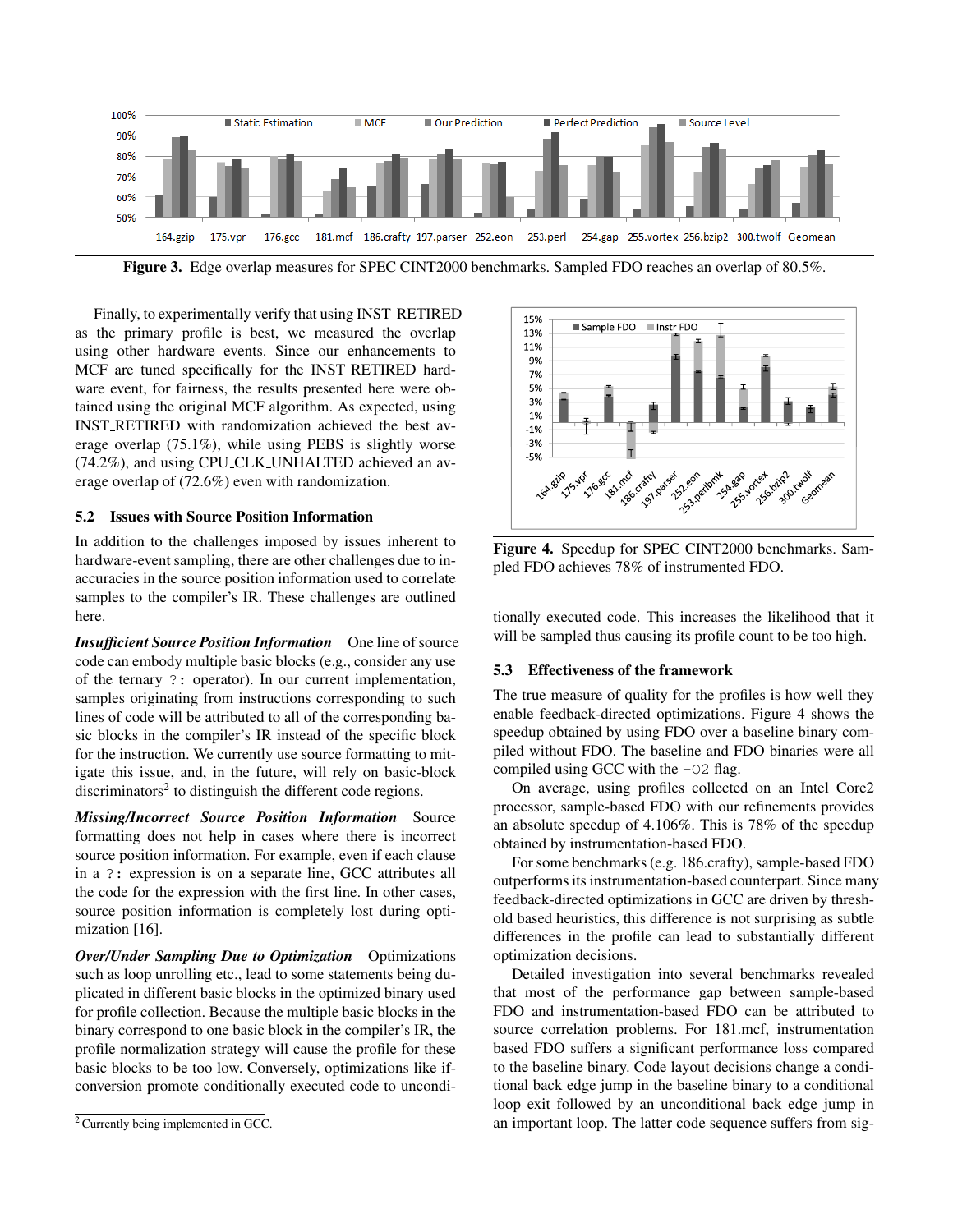

Figure 5. Cross-validation of the speedup for SPEC CINT2000 benchmarks. Sampled FDO achieves 72% of instrumented FDO.



Figure 6. Cross-validation of the speedup for SPEC CINT2006 benchmarks. Sampled FDO achieves 60% of instrumented FDO.

nificantly higher branch misprediction leading to the performance degradation. For the 252.eon and 253.perlbmk, the gap between the instrumentation-based approach and samplingbased approach is due to frequent use of the ternary(?:) operator in one of the hottest functions in the benchmark. Unfortunately, samples for all instructions participating in the statement will be allocated to a single source line (even after source formatting) even though it corresponds to several basic blocks. These benchmarks' performance would no doubt improve with better source position information. Further study of an industrial application shows that loop unrolling is another important source for the performance gap between the two approaches. The instrumentation based profile can derive exact loop trip counts, while the trip counts derived using the sampling based profile is often off by a small amount. As a result, with instrumented FDO, a loop may be fully-unrolled for most frequent situations, while in sampled FDO it may have some "left-over" iterations that degrade the performance. Tuning the compiler's unroll heuristics for the sample based behavior could potentially ameliorate this problem.

One thing to note is that the above evaluations were not cross-validated. However, they are good indicators of the ef-

fectiveness of our approach because FDO (both instrumented and sample-based) performs best when the input data used for profile collection is also used for performance evaluation. However, to make the evaluation complete, we cross-validated the performance improvements on both SPEC CINT2000 and SPEC CINT2006 benchmarks. "Train" data sets are used to collect both sampled and instrumented profiles. These profiles are used in the FDO builds and performance is measured using the "Ref" data sets. As shown in Figures 5 and 6, sampling based FDO can achieve 72% and 60% speedup of instrumentation based FDO, respectively.

We also evaluated the overhead incurred by profile collection. Using a sampling rate of 202001, the overhead of sampling ranges from 0.44% to 2.47%, averaging 0.74%. On the SPEC benchmarks, compiler-based instrumentation incurs an overhead between 6.8% and 53.5%, and dynamic instrumentation tools, such as Pin, incur an overhead between 28.6% and 1639.2%. On an industrial web search application, the compiler-based instrumentation suffered a 10x overhead, compared to just over 2% overhead when profiled using hardware PMU sampling.

## 6. Related Work

In a recent paper, Levin, Newman, and Haber [12] use sampled profiles of the instruction retirement hardware event to construct edge profiles for feedback-directed optimization in IBM's FDPR-Pro, post-link time optimizer. The samples can be directly correlated to the corresponding basic blocks without using source position information, as this is done post-link time. As is done in this paper, the problem of constructing a full edge profile from basic block sample counts is formalized as a Minimum Cost Circulation problem. In this paper, we extend their work by applying sampling to higher level compilation (as opposed to post-link optimization) and show how sampling additional performance counters can improve the quality of sample profiles.

Others have proposed sampling approaches without relying on performance counters. For example, the Morph system [22] collects profiles via statistical sampling of the program counter on clock interrupts. Alternatively, Conte et al. proposed sampling the contents of the branch-prediction hardware using kernel-mode instructions to infer an edge profile [5]. In particular, the tags and target addresses stored in the branch target buffer (BTB) serve to identify an arc in an application, and the branch history stored by the branch predictor can be used to estimate each edge's weight. Both of these works require additional information to be encoded in the binary to correlate instruction-level samples back to the compiler's IR rather than using source position information present in unstripped binaries. Additionally, neither work investigates the intrinsic bias of the sampling approach nor attempts to correct the collected profiles heuristically. We do however believe that edge sampling is a promising approach and are evaluating extending our infrastructure using hard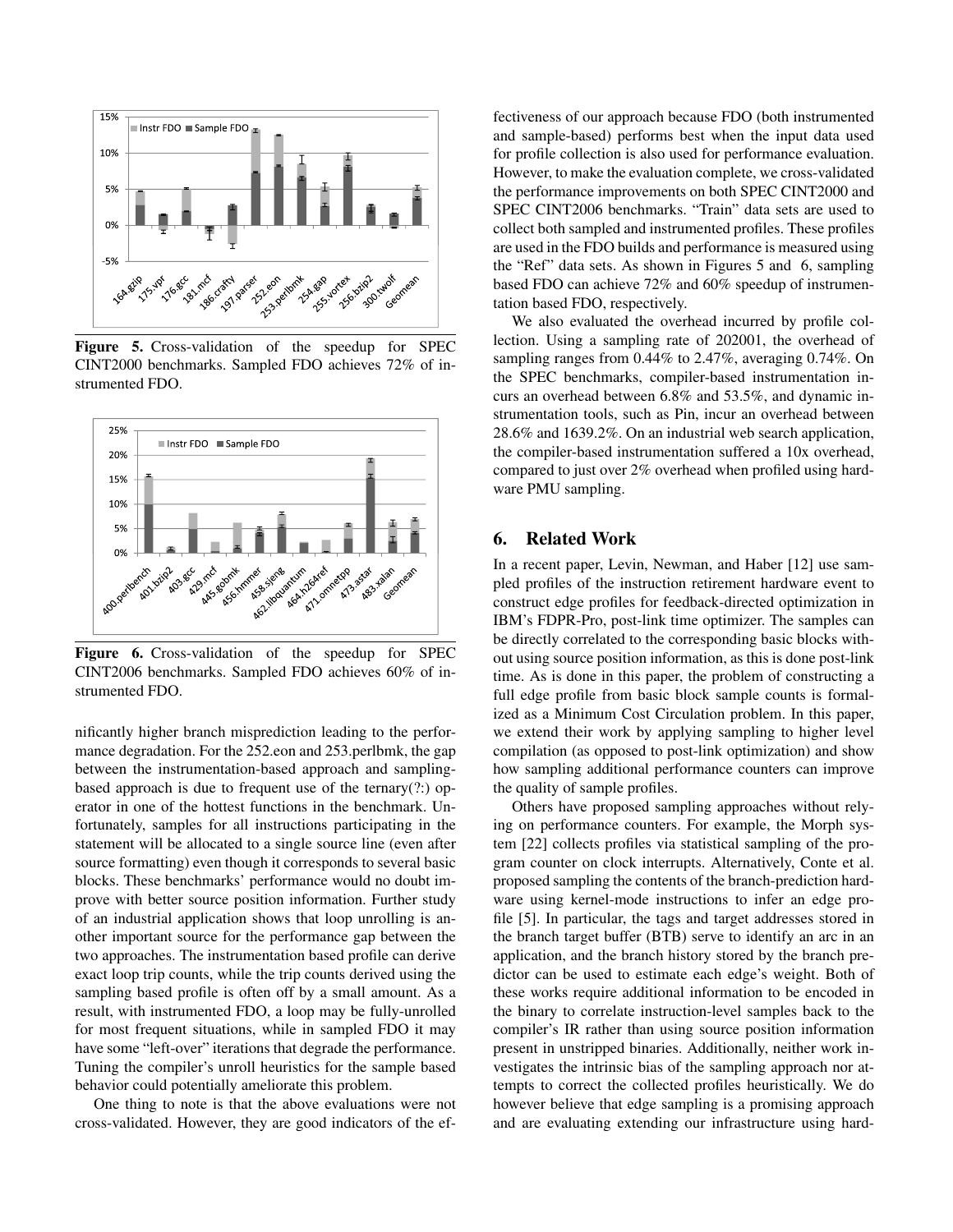ware support for branch recording (for example the LBR stack on Intel Core2 processors) to enable the approach with unmodified commodity operating systems.

Other profiling methods build on ideas from both program instrumentation and statistical sampling. For example, Traub, Schechter, and Smith propose periodically inserting instrumentation code to capture a small and fixed number of the branch's executions [19]. A post-processing step is used to derive traditional edge profiles from the sampled branch biases collected. Their experiments show that the derived profiles show competitive performance gains when compared with using complete edge profiles to drive a superblock scheduler. Rather than dynamically modifying the binary, others have proposed a similar framework that performs code duplication and uses compiler-inserted counter-based sampling to switch between instrumented and non-instrumented code in a controlled, fine-grained manner [10]. Finally, stack sampling has been used, without the use of any instrumentation, to implement a low-overhead call path profiler [9].

Similarly, there have been proposals that combine instrumentation and hardware performance counters. Ammons, Ball, and Larus proposed instrumenting programs to read hardware performance counters [1]. By selecting where to reset and sample the counters, the authors are able to extract flow and context sensitive profiles. These profiles are not limited to simple frequency profiles. The authors show, for example, how to collect flow sensitive cache miss profiles from an application.

Not surprisingly, performance counter sampling has also been used in the context of just-in-time (JIT) compilation. For example, Schneider, Payer, and Gross sample cache miss performance counters to optimize locality in a garbage collected environment [17]. Like our work, the addresses collected during sampling have to be mapped back to the source code (in their case, Java bytecode). However, since their optimizations were implemented in a JIT, they simply augmented the information stored during dynamic compilation to perform the mapping.

Specialized hardware has also been proposed to facilitate PMU-based profiling. ProfileMe was proposed hardware support to allow accurate instruction-level sampling [7] for Alpha processors. Merten et al. also propose specialized hardware support for identifying program hot spots [14]. Unfortunately, the hardware they propose is not available in today's commercial processors.

Orthogonal to collecting profiles, recent work has studied the stability and accuracy of hardware performance counters [20]. In that work, the authors measured the total number of instructions retired across a range of benchmarks on various x86 machines running identical binaries. Their results show that subtle changes to the heap layout, the number of context switches and page faults, and differences in the definition of one instruction can lead to substantial variability in even the total number of instructions retired as reported by the performance counters. Unfortunately, the authors do not

study the artifacts in sampling the performance counters, and the results on the aggregate data do not explain the anomalous behavior observed in our experiments

## 7. Conclusion and Future Work

We designed and implemented a framework to use hardware event sampling and source position information to drive feedback-directed optimizations. By using multiple profiles and supervised learning to refine the profile precision, sampling-based FDO can achieve good overlap with the true execution frequencies and competitive speedups when compared with the instrumentation-based approach. Moreover, sampling-based FDO provides better portability and usability while incurring negligible overhead. Our experiments show that the proposed techniques are feasible for production use on out-of-order platforms, and the precision/performance can be further improved with more precise source position information.

The results presented here represent an initial implementation. Our ongoing work is exploring the possibility of using algorithms other than MCF to refine the precision of the profile in the CFG. We are also investigating heuristics to avoid precision loss due to code duplicating optimizations.

Further, while our current implementation focuses on generating edge profiles, we plan on exploring using other types of profiles, such as cache miss profiles to guide code- and data-layout optimizations, and branch misprediction profiles to guide if-conversion. Ultimately, we believe these additional profiles facilitated by hardware event sampling will significantly improve the profitability of feedback-directed optimization.

## 8. Acknowledgments

We want to thank all the reviewers for their insightful reviews and suggestions, which are integrated into the final version of this paper. We would like to thank all the people on the Google compiler team. Special thanks to Stephane Eranian for his help in analyzing the behaviour of PMU based sampling.

#### References

- [1] Glenn Ammons, Thomas Ball, and James R. Larus. Exploiting Hardware Performance Counters with Flow and Context Sensitive Profiling. *Proc. of SIGPLAN Conference on Programming Language Design and Implementation*, Las Vegas, Nevada, June 1997.
- [2] Jennifer M. Anderson, Lance M. Berc, Jeffrey Dean, Sanjay Ghemawat, Monika R. Henzinger, Shun-Tak A. Leung, Richard L. Sites, Mark T. Vandevoorde, Carl A. Waldspurger, and William E. Weihl. Continuous Profiling: Where Have All the Cycles Gone? *ACM Transactions on Computer Systems*, 15(4):357–390, 1997.
- [3] Thomas Ball and James R. Larus. Optimally Profiling and Tracing Programs. *ACM Transactions on Programming Languages and Systems*, 1994.